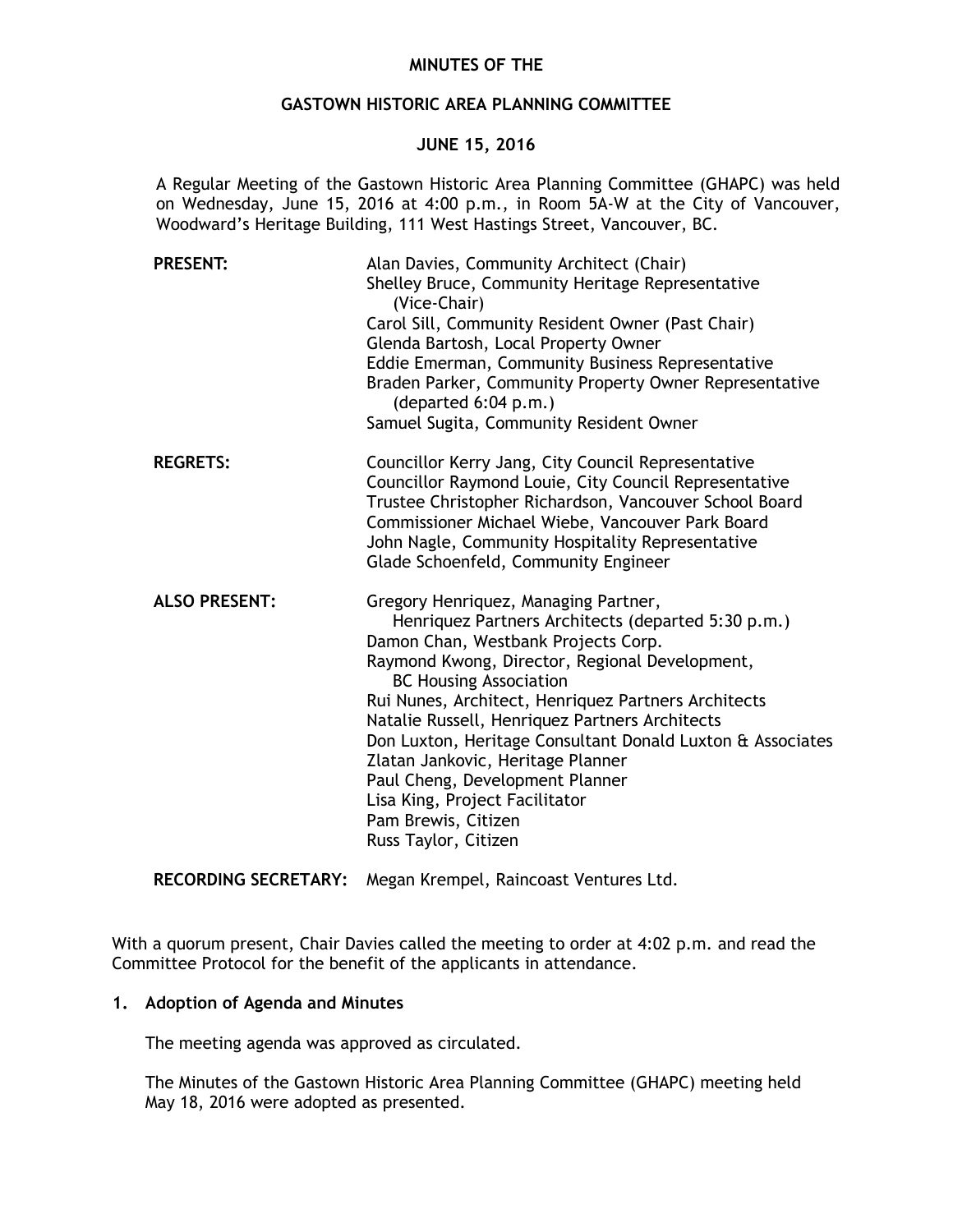**2. 33 W. Cordova – DE419722** 

**Stanley Hotel VHR "B", M and New Fountain Hotel VHR "B", M** The Chair noted that due to a conflict of interest, Glade Schoenfeld had recused himself from voting on this project.

Zlatan Jankovic, Heritage Planner, introduced the applicant team and provided opening comments on the applicant's proposal to build an 11-storey mixed-use building on the consolidated site of the current Stanley and New Fountain hotels.

Gregory Henriquez, Henriquez Partners Architects, explained that the proposal involved demolition of the two B-category buildings due to their poor condition, and presented a series of story boards and artist renderings depicting the new building design, its form and height, and heritage storefront and streetscape plans. The original building facades would be retained and updated and would be incorporated in the development as free standing structures as a means to integrate original building elements with modern ones. Of the proposed 214 units, 80 have been allocated for non-market social housing units, subsidised by BC Housing.

The applicants and staff responded to various questions related to the proposed project.

The Committee thanked the applicants and acknowledged the effort shown in their proposal.

MOVED by Samuel Sugita AND SECONDED by Glenda Bartosh

THAT the Gastown Historic Area Planning Committee (GHAPC) does not support the redevelopment of 33 West Cordova Street - Development Permit application DE419722 as presented.

While supporting the plans for expansion of non-market and purpose-built rental housing options in Gastown, GHAPC expressed concerns over the proposed form of development because of its negative impact on the district's authentic historic fabric and character. In addition, the proposal is not considered compatible with the HA-2 District Schedule and the Gastown HA-2 Design Guidelines in the following general areas:

- the proposed demolition of two designated heritage buildings and retention of only the Cordova Street facades is not appropriate;
- the proposed built form, massing and height at 11 storeys (110 ft.) is out of scale and character with the local context and is beyond what is permitted in the District Schedule;
- the possible mix of uses (specifically the 600 seat night club/music venue) is not suitable;

The proposal is encouraged to further study the needs and availability of parking in the neighbourhood.